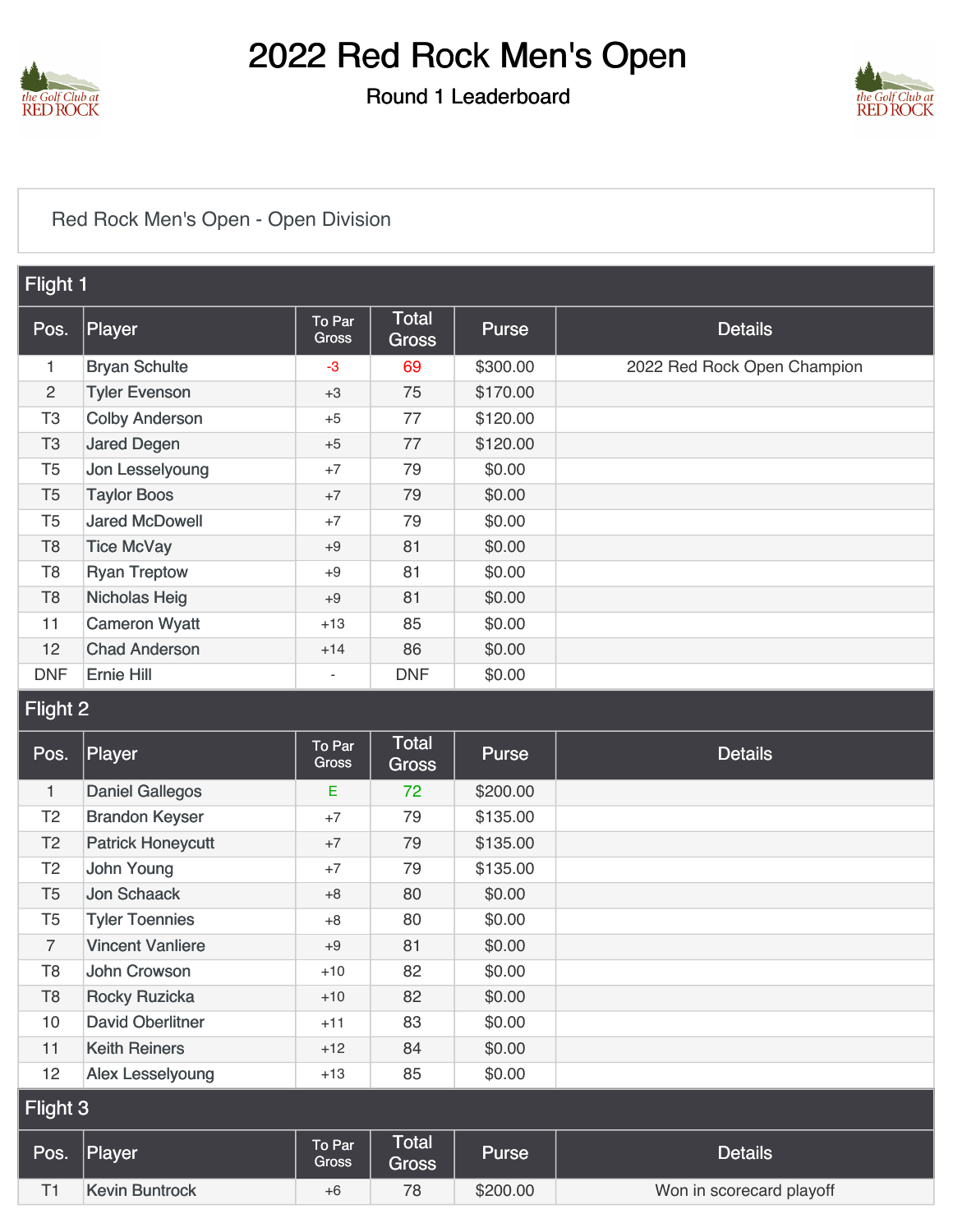

#### Round 1 Leaderboard



| T1               | <b>Rob Tschetter</b>    | $+6$                     | 78                           | \$155.00     |                |  |
|------------------|-------------------------|--------------------------|------------------------------|--------------|----------------|--|
| T1               | <b>Ben Grupe</b>        | $+6$                     | 78                           | \$155.00     |                |  |
| $\overline{4}$   | Rob Mendoza             | $+7$                     | 79                           | \$100.00     |                |  |
| 5                | lan Barse               | $+9$                     | 81                           | \$0.00       |                |  |
| T <sub>6</sub>   | <b>Bryan Guischer</b>   | $+10$                    | 82                           | \$0.00       |                |  |
| T <sub>6</sub>   | Sam Lesselyoung         | $+10$                    | 82                           | \$0.00       |                |  |
| T <sub>6</sub>   | <b>Scott Duarte</b>     | $+10$                    | 82                           | \$0.00       |                |  |
| T <sub>9</sub>   | <b>Trevor Bartunek</b>  | $+11$                    | 83                           | \$0.00       |                |  |
| T <sub>9</sub>   | <b>Chaz Foss</b>        | $+11$                    | 83                           | \$0.00       |                |  |
| 11               | <b>Bill Hayes</b>       | $+15$                    | 87                           | \$0.00       |                |  |
| <b>WD</b>        | <b>Dylan Lacroix</b>    | $\overline{\phantom{a}}$ | <b>WD</b>                    | \$0.00       |                |  |
| Flight 4         |                         |                          |                              |              |                |  |
|                  |                         |                          |                              |              |                |  |
| Pos.             | Player                  | To Par<br><b>Gross</b>   | <b>Total</b><br><b>Gross</b> | <b>Purse</b> | <b>Details</b> |  |
| 1                | Jason Iwen              | $+7$                     | 79                           | \$200.00     |                |  |
| $\overline{2}$   | <b>Justin Christman</b> | $+8$                     | 80                           | \$170.00     |                |  |
| 3                | <b>Bradley Kari</b>     | $+9$                     | 81                           | \$140.00     |                |  |
| T4               | <b>Michael Eames</b>    | $+10$                    | 82                           | \$50.00      |                |  |
| T <sub>4</sub>   | <b>Bryan Birkeland</b>  | $+10$                    | 82                           | \$50.00      |                |  |
| $6\,$            | <b>Andrew Harvey</b>    | $+11$                    | 83                           | \$0.00       |                |  |
| $\overline{7}$   | <b>Jeff Minnick</b>     | $+14$                    | 86                           | \$0.00       |                |  |
| 8                | <b>Josh Lundin</b>      | $+16$                    | 88                           | \$0.00       |                |  |
| $\boldsymbol{9}$ | <b>Mike Biegler</b>     | $+20$                    | 92                           | \$0.00       |                |  |
| T <sub>10</sub>  | <b>Austin Olivier</b>   | $+22$                    | 94                           | \$0.00       |                |  |
| T <sub>10</sub>  | <b>Ryan Larive</b>      | $+22$                    | 94                           | \$0.00       |                |  |

### Flight 5

| Pos.           | Player               | To Par<br>Gross | <b>Total</b><br>Gross | <b>Purse</b> | <b>Details</b> |
|----------------|----------------------|-----------------|-----------------------|--------------|----------------|
| 1              | <b>Tj Stover</b>     | $+5$            | 77                    | \$200.00     |                |
| $\overline{2}$ | <b>Sam Morrison</b>  | $+11$           | 83                    | \$170.00     |                |
| 3              | <b>Luke White</b>    | $+12$           | 84                    | \$140.00     |                |
| 4              | Douglas Johnson      | $+13$           | 85                    | \$100.00     |                |
| 5              | <b>Beau Peterson</b> | $+14$           | 86                    | \$0.00       |                |
| 6              | <b>Jason Collins</b> | $+15$           | 87                    | \$0.00       |                |
| $\overline{7}$ | <b>Josh Schaefer</b> | $+17$           | 89                    | \$0.00       |                |
| 8              | <b>Terry Vanthul</b> | $+20$           | 92                    | \$0.00       |                |
| 9              | <b>Lonnie Wright</b> | $+24$           | 96                    | \$0.00       |                |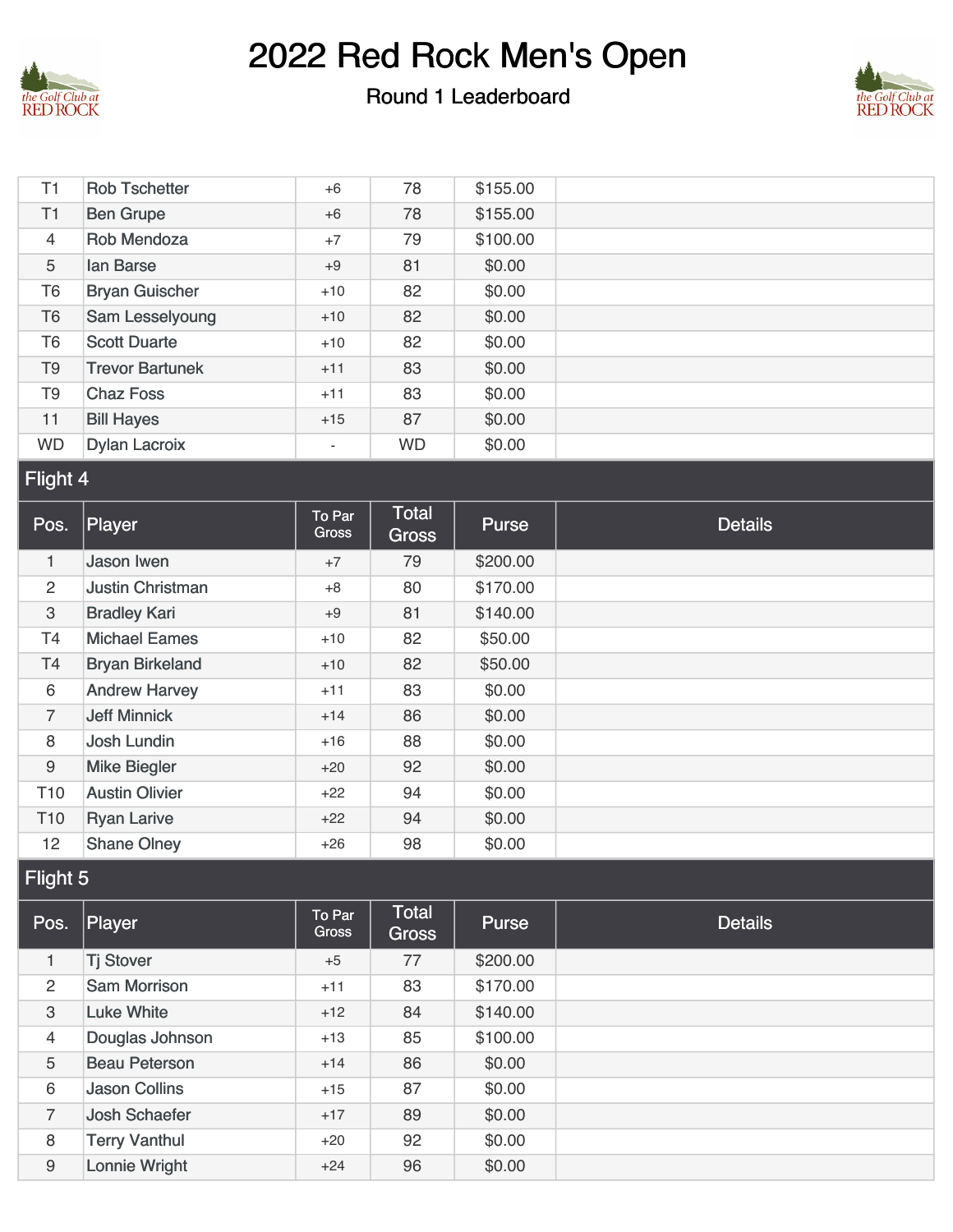

#### Round 1 Leaderboard



| 10              | <b>Wade Olson</b>                 | $+26$           | 98                           | \$0.00   |                |  |  |  |  |
|-----------------|-----------------------------------|-----------------|------------------------------|----------|----------------|--|--|--|--|
| 11              | <b>Jake Schad</b>                 | $+27$           | 99                           | \$0.00   |                |  |  |  |  |
| 12              | <b>Brad Smith</b>                 | $+29$           | 101                          | \$0.00   |                |  |  |  |  |
| Flight 6        |                                   |                 |                              |          |                |  |  |  |  |
| Pos.            | Player                            | To Par<br>Gross | <b>Total</b><br><b>Gross</b> | Purse    | <b>Details</b> |  |  |  |  |
| 1               | <b>Tyrell Smith</b>               | $+7$            | 79                           | \$200.00 |                |  |  |  |  |
| 2               | <b>Travis Jorgensen</b>           | $+9$            | 81                           | \$170.00 |                |  |  |  |  |
| T <sub>3</sub>  | <b>Brandon Petrotto</b>           | $+15$           | 87                           | \$120.00 |                |  |  |  |  |
| T <sub>3</sub>  | <b>Joel Hanks</b>                 | $+15$           | 87                           | \$120.00 |                |  |  |  |  |
| 5               | <b>Eric Schweitzer</b>            | $+16$           | 88                           | \$0.00   |                |  |  |  |  |
| T <sub>6</sub>  | <b>Brent Reausaw</b>              | $+17$           | 89                           | \$0.00   |                |  |  |  |  |
| T <sub>6</sub>  | <b>Ruskin Kilcoin</b>             | $+17$           | 89                           | \$0.00   |                |  |  |  |  |
| 8               | <b>Brad Ficken</b>                | $+26$           | 98                           | \$0.00   |                |  |  |  |  |
| T <sub>9</sub>  | <b>Jeff Howe</b>                  | $+30$           | 102                          | \$0.00   |                |  |  |  |  |
| T <sub>9</sub>  | <b>Cody Briggs</b>                | $+30$           | 102                          | \$0.00   |                |  |  |  |  |
| T <sub>11</sub> | <b>Peter Kottwitz</b>             | $+35$           | 107                          | \$0.00   |                |  |  |  |  |
| T <sub>11</sub> | <b>David Ahlrichs</b>             | $+35$           | 107                          | \$0.00   |                |  |  |  |  |
| <b>NC</b>       | <b>John Ashley</b>                |                 | <b>NC</b>                    | \$0.00   |                |  |  |  |  |
|                 | Total Purse Allocated: \$3,755.00 |                 |                              |          |                |  |  |  |  |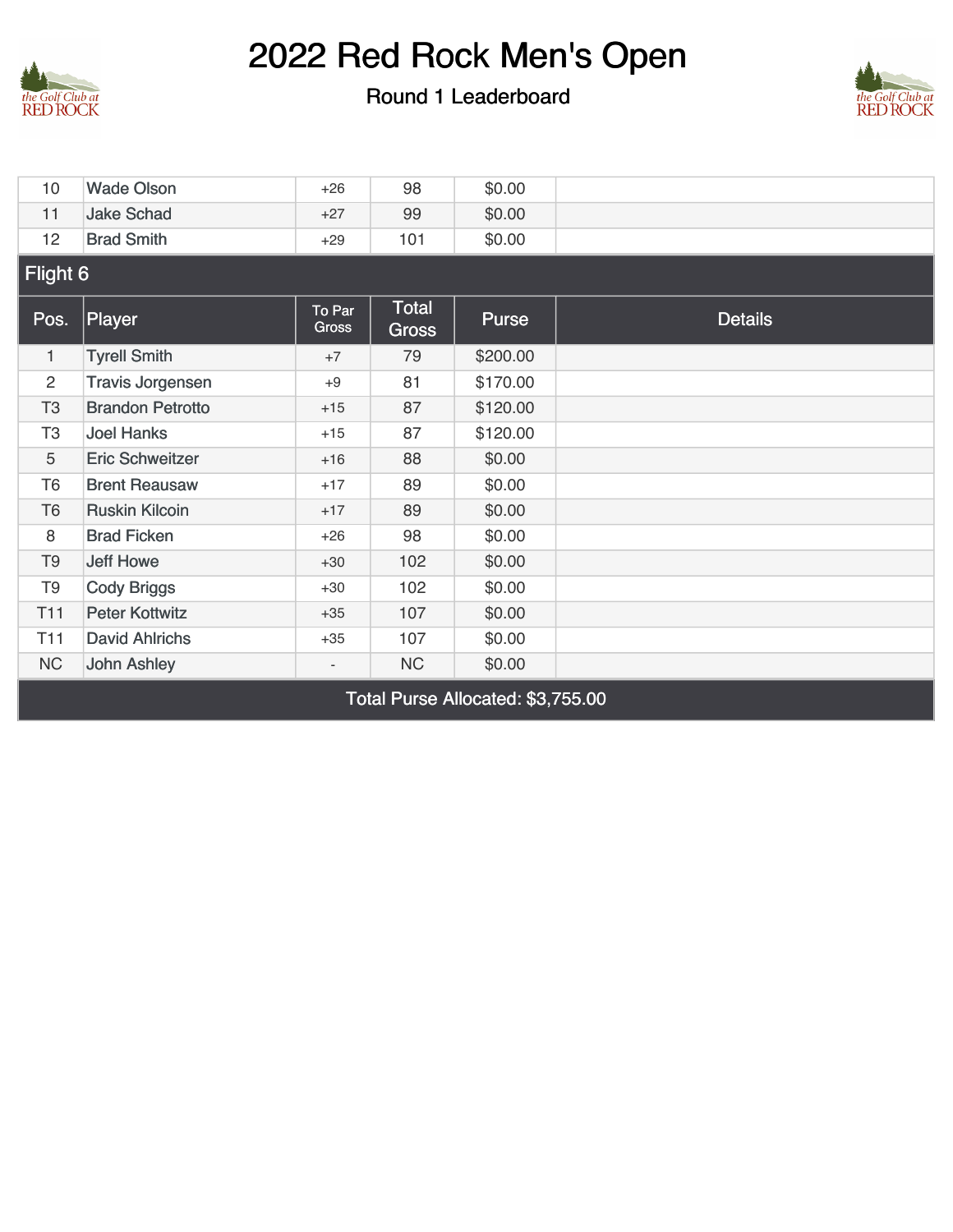

Round 1 Leaderboard



[Red Rock Men's Open - Senior Division \(55 and older\)](https://static.golfgenius.com/v2tournaments/8437224169476740289?called_from=&round_index=1)

| Flight 1       |                      |                        |                              |              |                                    |  |
|----------------|----------------------|------------------------|------------------------------|--------------|------------------------------------|--|
| Pos.           | Player               | To Par<br>Gross        | <b>Total</b><br><b>Gross</b> | Purse        | <b>Details</b>                     |  |
| 1              | <b>Rick Brady</b>    | $+1$                   | 73                           | \$300.00     | 2022 Red Rock Senior Open Champion |  |
| $\overline{2}$ | Dan Lecy             | $+3$                   | 75                           | \$170.00     |                                    |  |
| 3              | Don Robinson         | $+8$                   | 80                           | \$140.00     |                                    |  |
| T4             | <b>Frank Gilbert</b> | $+10$                  | 82                           | \$0.00       |                                    |  |
| <b>T4</b>      | <b>Joe Reiser</b>    | $+10$                  | 82                           | \$0.00       |                                    |  |
| T4             | Mark Ell             | $+10$                  | 82                           | \$0.00       |                                    |  |
| T7             | <b>Robert Nash</b>   | $+13$                  | 85                           | \$0.00       |                                    |  |
| T7             | <b>Michael Long</b>  | $+13$                  | 85                           | \$0.00       |                                    |  |
| 9              | <b>John Barse</b>    | $+18$                  | 90                           | \$0.00       |                                    |  |
| 10             | <b>George Nelson</b> | $+22$                  | 94                           | \$0.00       |                                    |  |
|                | Flight 2             |                        |                              |              |                                    |  |
| Pos.           | Player               | To Par<br><b>Gross</b> | Total<br>Gross               | <b>Purse</b> | <b>Details</b>                     |  |

|                | ו טס. ן ומעשו         | Gross | <b>Gross</b> | $1$ anso | Dudio |
|----------------|-----------------------|-------|--------------|----------|-------|
|                | <b>Ted Wolk</b>       | $+7$  | 79           | \$200.00 |       |
| $\overline{2}$ | Doug Birkeland        | $+11$ | 83           | \$170.00 |       |
| T3             | <b>Bernie Reausaw</b> | $+12$ | 84           | \$70.00  |       |
| T <sub>3</sub> | <b>Edward Shreeve</b> | $+12$ | 84           | \$70.00  |       |
| 5              | Jon Vandermaten       | $+14$ | 86           | \$0.00   |       |
| 6              | <b>Humphrey Long</b>  | $+18$ | 90           | \$0.00   |       |
| 7              | Rod Haugen            | $+19$ | 91           | \$0.00   |       |
| 8              | <b>Don Morrison</b>   | $+24$ | 96           | \$0.00   |       |
| 9              | <b>Chuck Wells</b>    | $+34$ | 106          | \$0.00   |       |

### Flight 3

| Pos. | Player                      | To Par<br>Gross | Total<br><b>Gross</b> | <b>Purse</b> | <b>Details</b> |
|------|-----------------------------|-----------------|-----------------------|--------------|----------------|
|      | <b>Verdell Thunderhorse</b> | $+12$           | 84                    | \$200.00     |                |
| 2    | <b>Carroll Howling Wolf</b> | $+16$           | 88                    | \$170.00     |                |
| 3    | <b>Thomas Helland</b>       | $+17$           | 89                    | \$140.00     |                |
| 4    | <b>Larry Riddle</b>         | $+22$           | 94                    | \$0.00       |                |
| 5    | <b>Todd Bartunek</b>        | $+32$           | 104                   | \$0.00       |                |
| 6    | <b>David Bucknall</b>       | $+33$           | 105                   | \$0.00       |                |
| 7    | <b>Clint Pepper</b>         | $+34$           | 106                   | \$0.00       |                |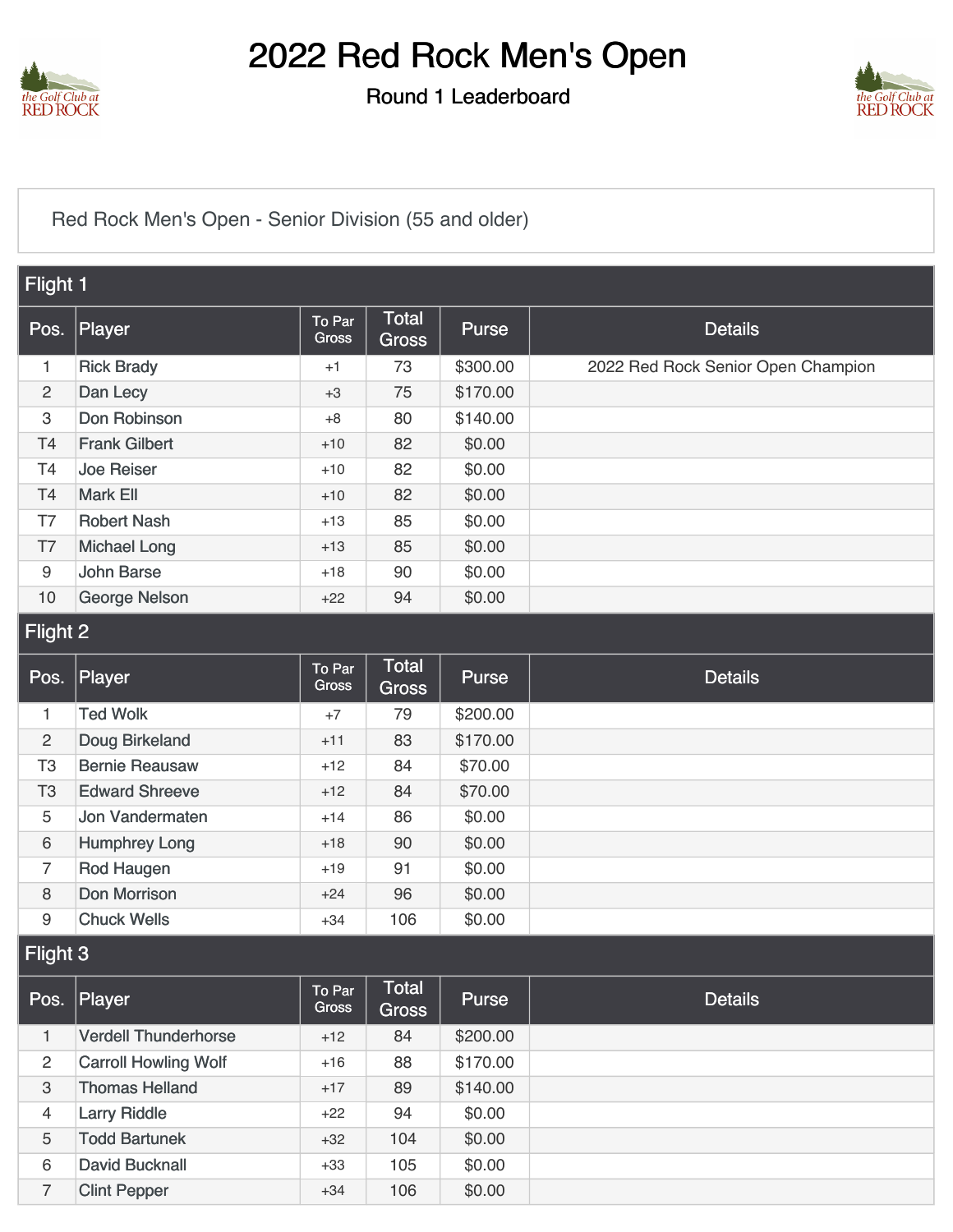

Round 1 Leaderboard



| 8                                 | <b>Greg Carter</b>     | $+37$ | 109 | \$0.00 |  |  |
|-----------------------------------|------------------------|-------|-----|--------|--|--|
| 9                                 | <b>Randy White Owl</b> | $+42$ | 114 | \$0.00 |  |  |
| Total Purse Allocated: \$1,630.00 |                        |       |     |        |  |  |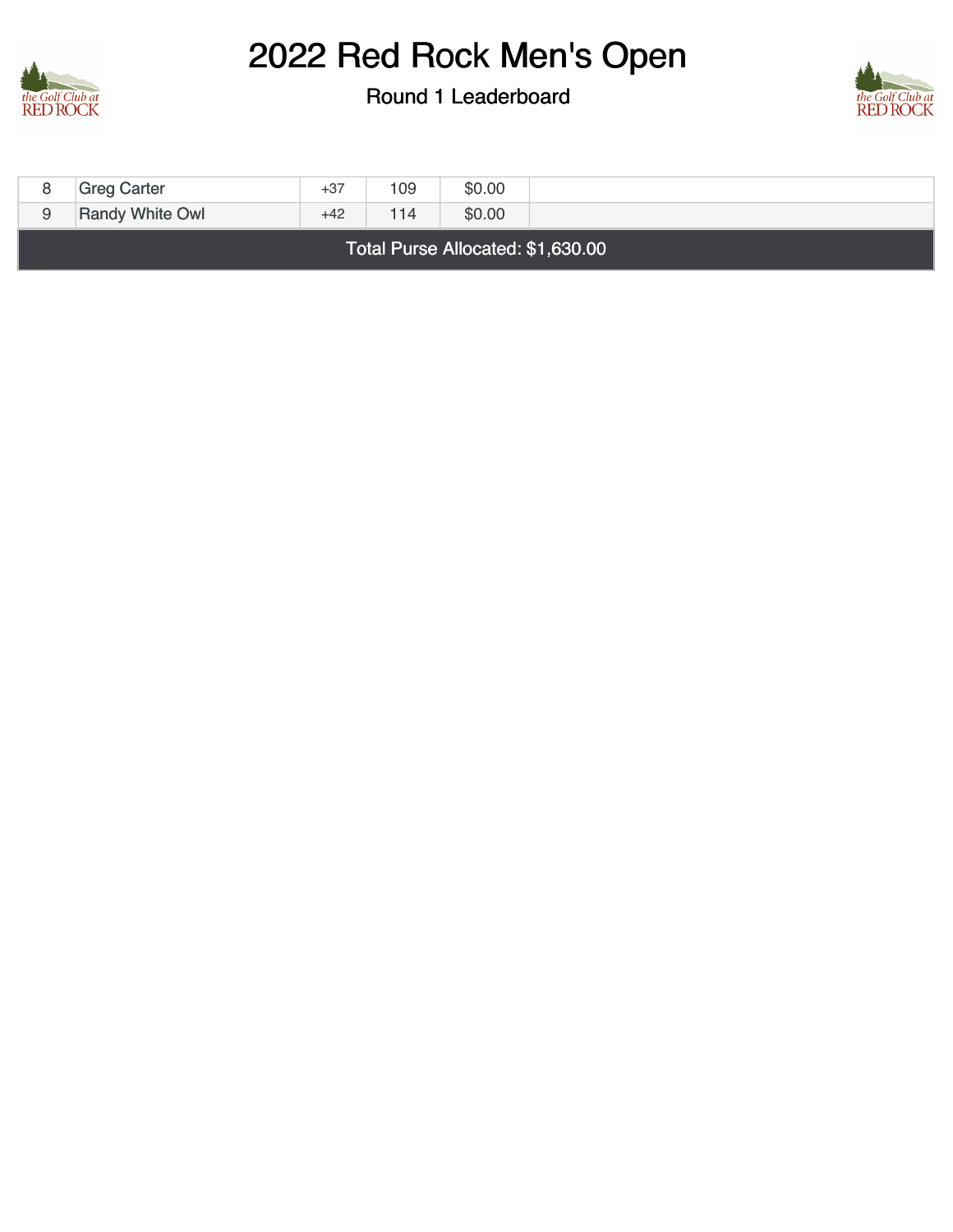

Round 1 Leaderboard



| <b>Gross Deuce Pot</b> |                                                    |                  |              |  |  |
|------------------------|----------------------------------------------------|------------------|--------------|--|--|
| Pos.                   | Player                                             | <b>Instances</b> | <b>Purse</b> |  |  |
| T1                     | <b>Bernie Reausaw</b>                              | $\mathbf{1}$     | \$16.00      |  |  |
| T1                     | <b>Robert Nash</b>                                 | $\mathbf{1}$     | \$16.00      |  |  |
| T1                     | <b>Patrick Honeycutt</b>                           | $\mathbf{1}$     | \$16.00      |  |  |
| T <sub>1</sub>         | <b>Bryan Guischer</b>                              | $\mathbf{1}$     | \$16.00      |  |  |
| T1                     | Douglas Johnson                                    | $\mathbf{1}$     | \$16.00      |  |  |
| T1                     | <b>Todd Bartunek</b>                               | $\mathbf{1}$     | \$16.00      |  |  |
| T1                     | <b>Josh Lundin</b>                                 | $\mathbf{1}$     | \$16.00      |  |  |
| T1                     | Jon Lesselyoung                                    | $\mathbf{1}$     | \$16.00      |  |  |
| T1                     | <b>Ryan Treptow</b>                                | $\mathbf{1}$     | \$16.00      |  |  |
| T1                     | <b>Taylor Boos</b>                                 | $\mathbf{1}$     | \$16.00      |  |  |
| T1                     | <b>Terry Vanthul</b>                               | $\mathbf{1}$     | \$16.00      |  |  |
| T1                     | <b>Tj Stover</b>                                   | $\mathbf{1}$     | \$16.00      |  |  |
| T1                     | Lonnie Wright                                      | $\mathbf{1}$     | \$16.00      |  |  |
| T1                     | <b>Scott Duarte</b>                                | $\mathbf{1}$     | \$16.00      |  |  |
| T1                     | <b>Frank Gilbert</b>                               | $\mathbf{1}$     | \$16.00      |  |  |
| T1                     | <b>Jeff Minnick</b>                                | $\mathbf{1}$     | \$16.00      |  |  |
| T1                     | <b>Rick Brady</b>                                  | $\mathbf{1}$     | \$16.00      |  |  |
| <b>DNF</b>             | <b>Ernie Hill</b>                                  | $\mathbf{1}$     | \$16.00      |  |  |
| T1                     | <b>Verdell Thunderhorse</b>                        | $\mathbf{1}$     | \$16.00      |  |  |
| T1                     | <b>Michael Long</b>                                | $\mathbf{1}$     | \$16.00      |  |  |
| T1                     | <b>John Barse</b>                                  | $\mathbf{1}$     | \$16.00      |  |  |
| T1                     | <b>Tyler Evenson</b>                               | $\mathbf{1}$     | \$16.00      |  |  |
| T1                     | <b>Chad Anderson</b>                               | $\mathbf{1}$     | \$16.00      |  |  |
| T1                     | <b>Justin Christman</b>                            | $\mathbf{1}$     | \$16.00      |  |  |
| T1                     | <b>Beau Peterson</b>                               | $\mathbf{1}$     | \$16.00      |  |  |
| T1                     | <b>Eric Schweitzer</b>                             | $\mathbf{1}$     | \$16.00      |  |  |
| T1                     | <b>Keith Reiners</b>                               | $\mathbf{1}$     | \$16.00      |  |  |
|                        | $T_{\text{shell}}$ Dunce, Allegated: $\phi$ 400.00 |                  |              |  |  |

Total Purse Allocated: \$432.00